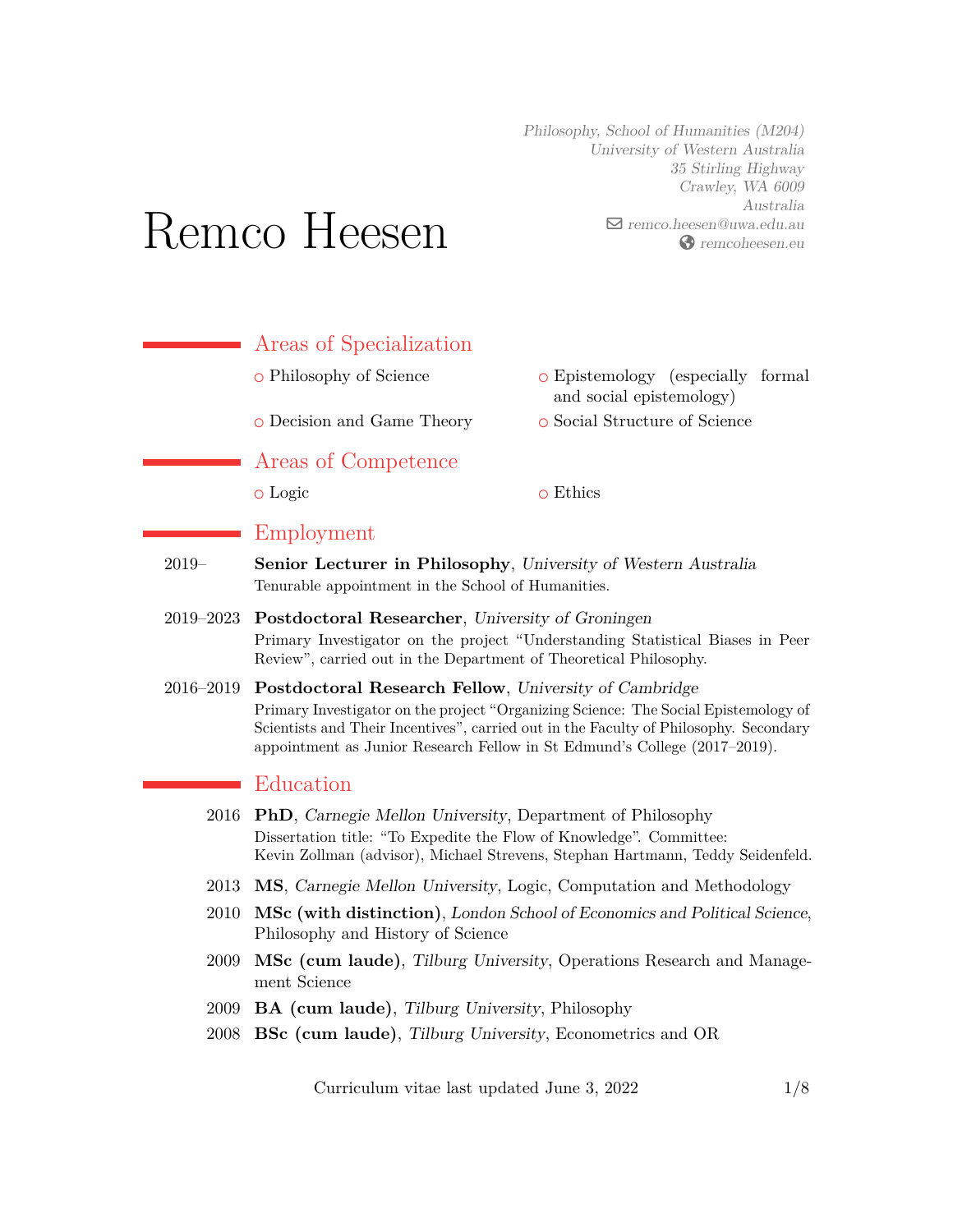#### Peer-Reviewed Publications

- forthcoming Marcus Arvan, Liam Kofi Bright and Remco Heesen. "Jury Theorems for **Peer Review.**" *British Journal for the Philosophy of Science*.  $\bullet$  [Published](https://doi.org/10.1086/719117)  $(OA = open access)$
- forthcoming Remco Heesen and Jan-Willem Romeijn. "Measurement Invariance, Selection Invariance, and Fair Selection Revisited." *Psychological Methods*. **[Published](https://doi.org/10.1037/met0000491) C** [Penultimate](http://remcoheesen.eu/papers)
- forthcoming Remco Heesen. "The Necessity of Commensuration Bias in Grant Peer **Review.**" *Ergo*.  $\bigcirc$  [not yet available \(OA\)](https://doi.org/)  $\bigcirc$  [Penultimate](http://remcoheesen.eu/papers)

forthcoming Remco Heesen. "Cumulative Advantage and the Incentive to Commit Fraud in Science." *British Journal for the Philosophy of Science*.  $\bullet$  [Published \(OA\)](https://doi.org/10.1086/716235)

- 2021 Remco Heesen and Liam Kofi Bright. "Is Peer Review a Good Idea?" *British Journal for the Philosophy of Science* 72(3): 635–663.  $\bullet$  [Published \(OA\)](https://doi.org/10.1093/bjps/axz029)
- 2019 Remco Heesen and Jan-Willem Romeijn. "Epistemic Diversity and Editor Decisions: A Statistical Matthew Effect." *Philosophers' Imprint* 19(39): 1–20.  $\bullet$  [Published \(OA\)](http://hdl.handle.net/2027/spo.3521354.0019.039)
- 2019 Remco Heesen. "The Credit Incentive to be a Maverick." *Studies in History* and Philosophy of Science 76:  $5-12$ .  $\bigcirc$  [Published \(OA\)](https://doi.org/10.1016/j.shpsa.2018.11.007)
- 2019 Remco Heesen, Liam Kofi Bright and Andrew Zucker. "Vindicating Methodological Triangulation." *Synthese* 196(8): 3067–3081. [Published \(OA\)](https://doi.org/10.1007/s11229-016-1294-7)
- 2018 Remco Heesen. "Why the Reward Structure of Science Makes Reproducibility Problems Inevitable." *The Journal of Philosophy* 115(12): 661–674. **[Published](https://doi.org/10.5840/jphil20181151239) C** [Penultimate](http://remcoheesen.eu/papers)
- 2018 Remco Heesen. "When Journal Editors Play Favorites."∗ *Philosophical Studies* 175(4): 831–858. **◆** [Published \(OA\)](https://doi.org/10.1007/s11098-017-0895-4)
	- ∗ Included in *The Philosopher's Annual* vol. 38 (2018). [Editorial](http://www.pgrim.org/philosophersannual/38intro.html)
- 2018 Liam Kofi Bright, Haixin Dang and Remco Heesen. "A Role for Judgment Aggregation in Coauthoring Scientific Papers." *Erkenntnis* 83(2): 231–252. [Published \(OA\)](https://doi.org/10.1007/s10670-017-9887-1)
- 2017 Remco Heesen. "Communism and the Incentive to Share in Science." *Philosophy of Science* 84(4): 698–716. **O** [Published](https://doi.org/10.1086/693875) **O** [Penultimate](http://remcoheesen.eu/papers)
- 2017 Remco Heesen. "Academic Superstars: Competent or Lucky?" *Synthese* 194(11): 4499–4518. [Published \(OA\)](https://doi.org/10.1007/s11229-016-1146-5)
- 2016 Remco Heesen and Pieter van der Kolk. "A Game-Theoretic Approach to Peer Disagreement." *Erkenntnis* 81(6): 1345–1368. [Published \(OA\)](https://doi.org/10.1007/s10670-015-9800-8)
- 2015 Remco Heesen. "How Much Evidence Should One Collect?" *Philosophical Studies* 172(9): 2299–2313. **◆** [Published](https://doi.org/10.1007/s11098-014-0411-z) ◆ [Penultimate](http://remcoheesen.eu/papers)
- 2011 Jan Sprenger and Remco Heesen. "The Bounded Strength of Weak Expectations." *Mind* 120(479): 819–832.  $\bullet$  [Published](https://doi.org/10.1093/mind/fzr060)  $\bullet$  [Penultimate](http://remcoheesen.eu/papers)

Curriculum vitae last updated June 3, 2022  $2/8$  $2/8$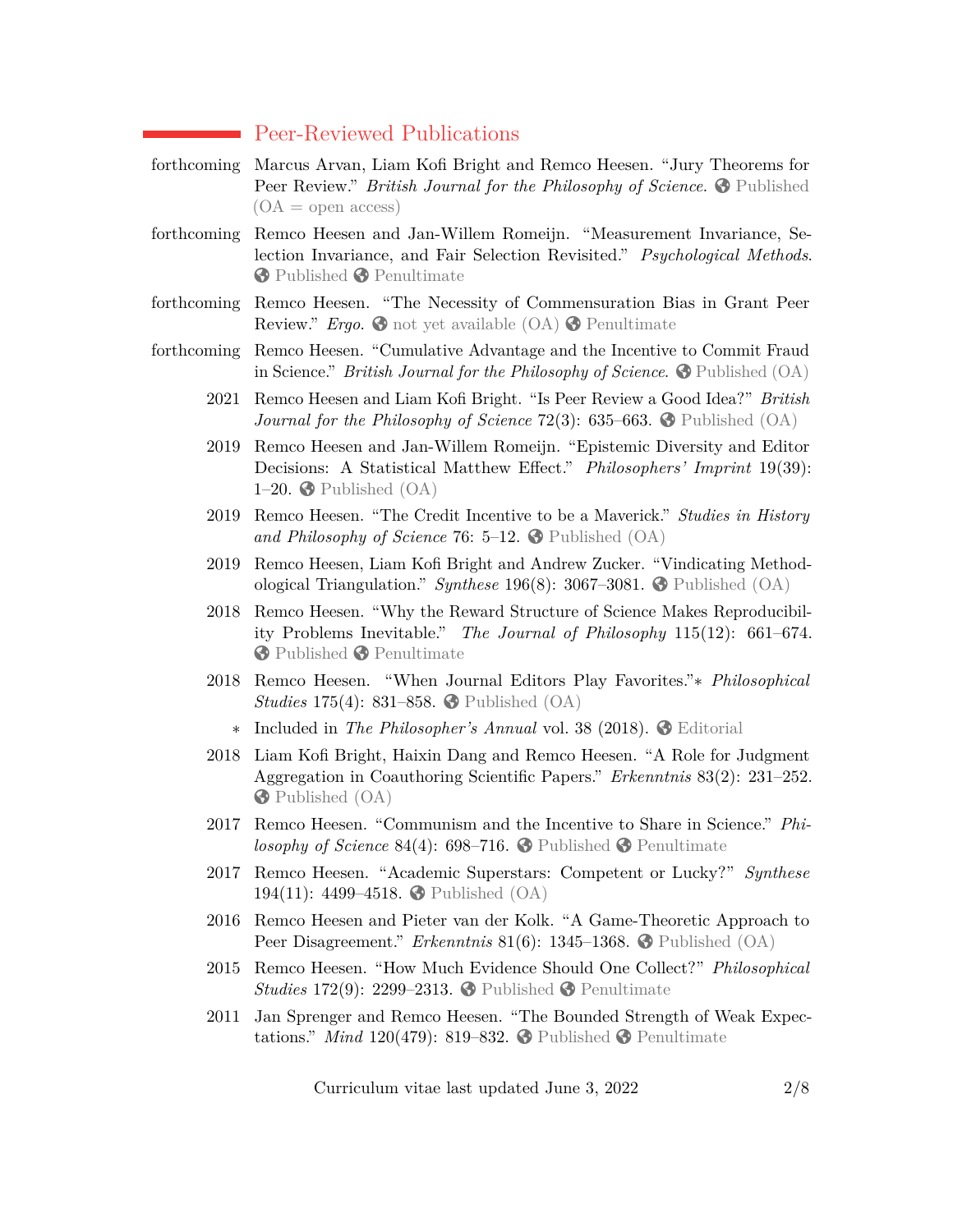# ■ Outreach

| ongoing  | Maarten van Doorn and Remco Heesen. Ongekend. Recurring podcast guest.<br><b>◆ Episode 19 (in English) ◆ Episode 4 (in Dutch)</b>                              |
|----------|----------------------------------------------------------------------------------------------------------------------------------------------------------------|
| Feb 2022 | Marcus Arvan, Liam Kofi Bright and Remco Heesen. Why a Crowd-Sourced<br>Peer-Review System Would Be Good for Philosophy. Daily Nous. O Article                 |
| Sep 2021 | Should Peer Review Occur Before or After Publication? Invited panelist at<br>Metascience 2021.                                                                 |
| Jul 2021 | Rob Wilson and Remco Heesen. Hale School Philosopher in Residence.                                                                                             |
| Jul 2021 | Is Peer Review a Good Idea? Africa in Science Lecture. <a>9</a> Video                                                                                          |
| Jan 2021 | Does Peer Review Live up to its Promise? Invited panelist at APE 2021.                                                                                         |
| Dec 2020 | Brian L. Frye. Heesen and Bright on Peer Review. Ipse Dixit, 669. O Podcast                                                                                    |
| Nov 2020 | Liam Kofi Bright and Remco Heesen. The Head and the Heart: Incentives<br>and Norms. The Sooty Empiric. $\bigcirc$ Article                                      |
| Nov 2020 | Science, Trust and Misinformation. Philosophical discussion at Mello House.                                                                                    |
| Mar 2020 | Scientific Realism. Guest lecture at Christ Church Grammar School.                                                                                             |
| Sep 2019 | Laura Molenaar. Peer review, reimagined. Interview in *Research. $\bigcirc$ Article                                                                            |
| May 2019 | Nick Zautra. Sci Phi Podcast, ep. 65. Remco Heesen. O Podcast                                                                                                  |
| Feb 2019 | Jan-Willem Romeijn, Remco Heesen and Hendrik Siebe. Article on opinion<br>formation in groups (in Dutch). $\bullet$ Article $\bullet$ Mirror                   |
| Jul 2014 | Remco Heesen and Konstantin Genin. Introductory discussion of the St. Pe-<br>tersburg Paradox and decision theory at the Swiss Institute. $\bullet$ Video      |
| Apr 2011 | Remco Heesen and 45 co-authors. Onze Tijd: Wat is waar? Exchange of<br>letters on truth, published by Kon. Holl. Mij. der Wetenschappen (in Dutch).            |
| Dec 2010 | Remco Heesen and 21 co-authors. Zelf Vertrouwen. Report on trust in society,<br>with my contribution focusing on trust in science (in Dutch). $\bullet$ Report |
|          | <b>Book Reviews</b>                                                                                                                                            |
| 2019     | Thomas Boyer-Kassem, Conor Mayo-Wilson, and Michael Weisberg's "Scien-<br>tific Collaboration and Collective Knowledge." Philosophy of Science 86(1):          |

# External Research Funding

192–198.  $\odot$  [Published](https://doi.org/10.1086/701116)  $\odot$  [Penultimate](http://remcoheesen.eu/papers)

- 2023 **ZiF Research Group**, Bielefeld University,  $\epsilon$  300,000 Grant for a five-month research group titled "The Epistemology of Evidence-based Policy", awarded to Anne Schwenkenbecher, Remco Heesen, and Chad Hewitt.
- 2019–2023 **NWO Veni**, Dutch Research Council,  $\in 250,000$ Grant for the project "Understanding Statistical Biases in Peer Review".

Curriculum vitae last updated June 3, 2022  $3/8$  $3/8$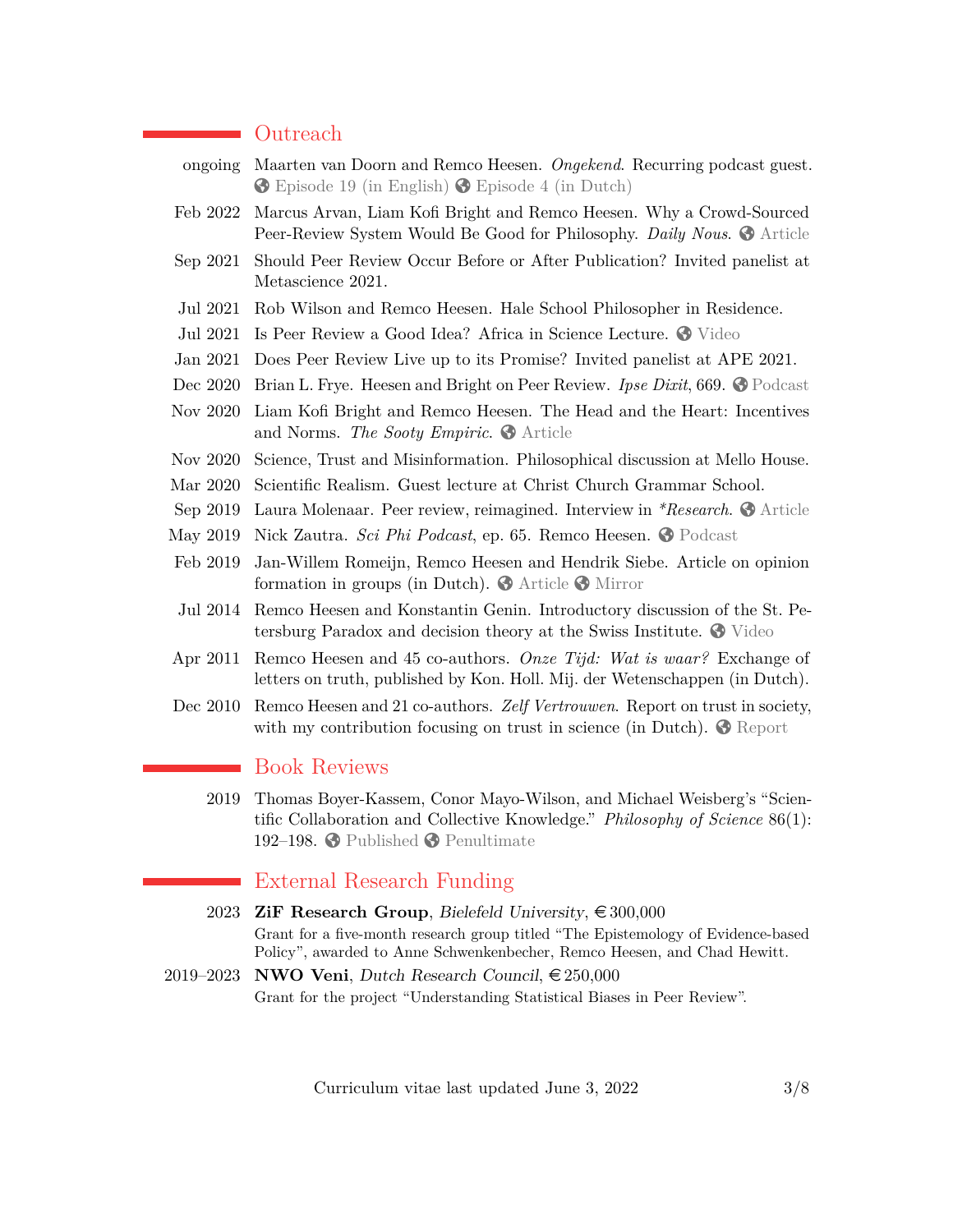2016–2019 **Early Career Fellowship**, The Leverhulme Trust, £ 162,000 Grant for "Organizing Science: The Social Epistemology of Scientists and Their Incentives", including matching funding from Cambridge's Isaac Newton Trust.

# Prizes and Fellowships

- 2019 **Included in** *The Philosopher's Annual*, vol. 38, 2018 "When Journal Editors Play Favorites" selected among the ten best articles of 2018.
- 2019 **SILFS Prize for Philosophy of Science**, Italian Society for Logic and the Philosophy of Science Best philosophy of science paper by any scholar under 40, for "The Necessity of Commensuration Bias in Grant Peer Review".
- 2017 **Emanuel Miller Prize**, St John's College (University of Cambridge) Best philosophy of science paper by any member of the University of Cambridge, for "Why the Reward Structure of Science Makes Reproducibility Problems Inevitable".
- 2014–2015 **Visiting Fellowship**, Munich Center for Mathematical Philosophy Funding for a three-month visit to Munich.
	- 2010 **Imre Lakatos Prize**, London School of Economics Best master's thesis on philosophy of science of the academic year 2009–2010.
	- 2009 **Master's Thesis Award**, Tilburg University Best master's thesis of the academic year 2008–2009 (university-wide).
- 2009–2010 **HSP Talent Programme**, Dutch ministry of education Scholarship awarded by the Huygens Scholarship Programme to excellent students continuing their education abroad, covering tuition and living expenses.
- 2009–2010 **VSB Fund Scholarship**, VSB Fund (Dutch charity) Scholarship for studying abroad, awarded based on motivation.
	- 2009 **Excellence Scholarship**, Tilburg University Scholarship for graduate studies awarded to *cum laude* undergraduates.

# Research Presentations (selected)

53 listed, of which 26 were invited (marked with ∗) and 27 at peer-reviewed conferences. 3 presentations were given with a coauthor (marked with †).

#### **How to Measure Credit**

- Nov 2022 Biennial Meeting of the Philosophy of Science Association, Pittsburgh.
- Feb 2022 Perspectives on Science seminar, University of Helsinki. ∗

#### **Cumulative Advantage & Incentive to Commit Fraud in Science**

- Sep 2021 European Philosophy of Science Association, University of Turin.
- Aug 2021 Philosophy Society, University of Western Australia. ∗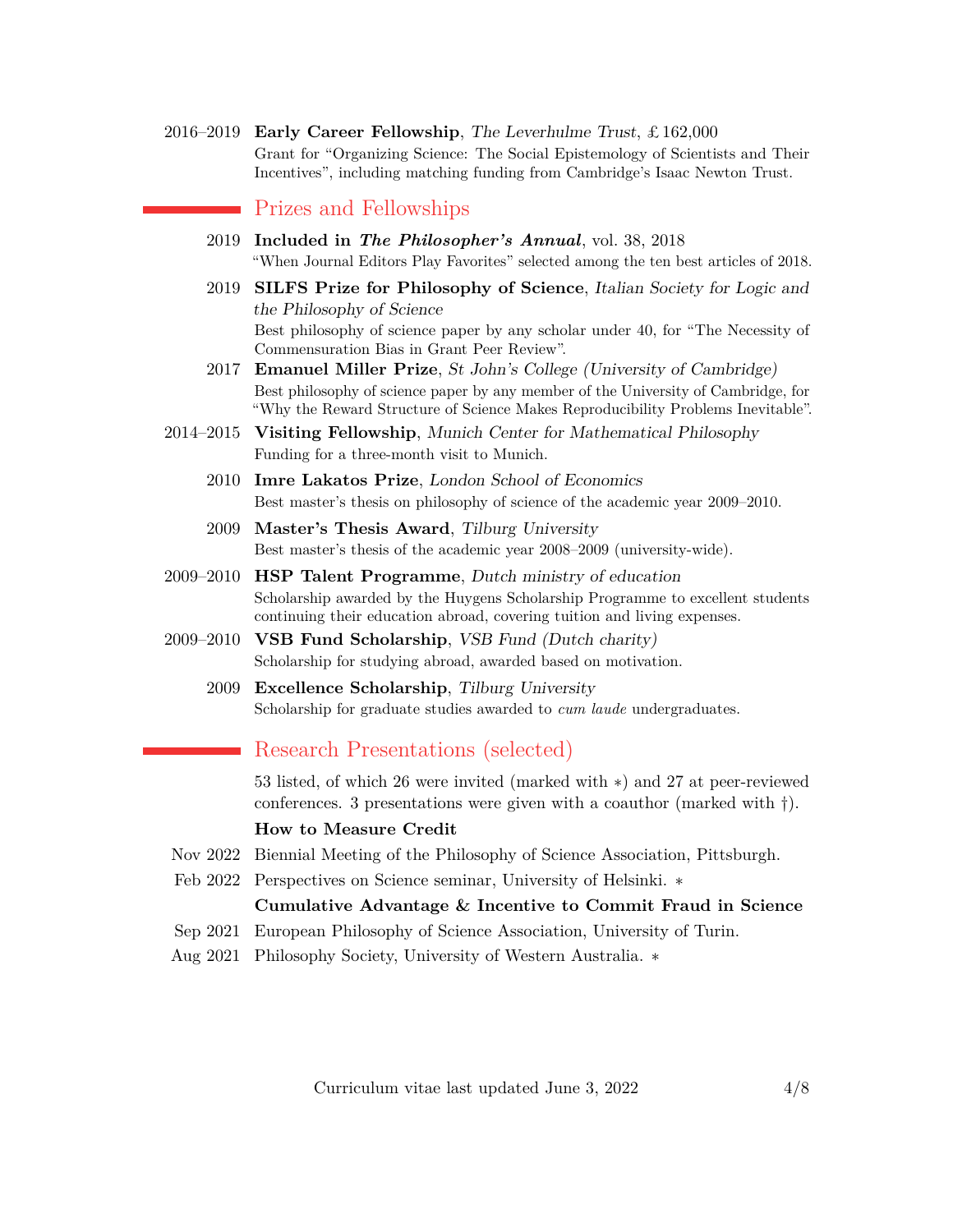**Publication Bias is Bad for Science if not Necessarily Scientists**, with Liam Kofi Bright May 2021 Canadian Society for the History and Philosophy of Science Annual Meeting, University of Alberta. **Jury Theorems for Peer Review**, with Marcus Arvan and Liam Kofi Bright Dec 2020 Research Forum, University of Bayreuth. ∗ Nov 2020 Philosophy & Ethics Group Seminar, Eindhoven University of Technology. ∗ **Modeling Peer Review and the Credit Economy** Aug 2020 Workshop on the History and Philosophy of the Social Sciences, University of Western Australia. ∗ **Frustrating Policy without Lying** Oct 2019 Challenges of Translating Science into Public Policy, Murdoch University. ∗ **Changing Peer Review to Open Science** Sep 2019 Philosophy Seminar, Murdoch University. ∗ Sep 2019 Building Better Epistemic Networks, Australian Catholic University. ∗ **The Necessity of Commensuration Bias in Grant Peer Review** Jun 2019 *Keynote speaker*, SILFS Postgraduate Conference, University of Urbino. ∗ Jun 2019 Asian Conference on the Philosophy of the Social Sciences, Nankai University. **Is Peer Review a Good Idea?**, with Liam Kofi Bright Nov 2021 Association for Interdisciplinary Metaresearch and Open Science (AIMOS) conference. ∗ Jun 2021 ReproducibiliTea Online, Erasmus University Rotterdam. ∗ Apr 2021 Colloquium Science and Technology Studies, Wuppertal University. ∗ Sep 2020 Center for Science and Technology Studies Seminar, Leiden University. ∗ Nov 2018 Biennial Meeting of the Philosophy of Science Association, Seattle. † **Why Should Scientists Do Good Science?** Jun 2018 *Keynote speaker*, Computational Modeling in Philosophy, Ludwig Maximilian University of Munich. ∗ May 2018 Formal Social Epistemology Workshop, University of California Irvine. ∗ **Statistical Biases in Peer Review** Apr 2018 HPS Departmental Seminar, University of Cambridge. ∗ Nov 2017 Choice Group, London School of Economics. ∗ Jun 2017 Brown Bag Seminar, RAND Europe. ∗ Jun 2017 Mini-workshop Social Epistemology, University of Groningen. ∗

Curriculum vitae last updated June 3,  $2022$  5[/8](#page-7-0)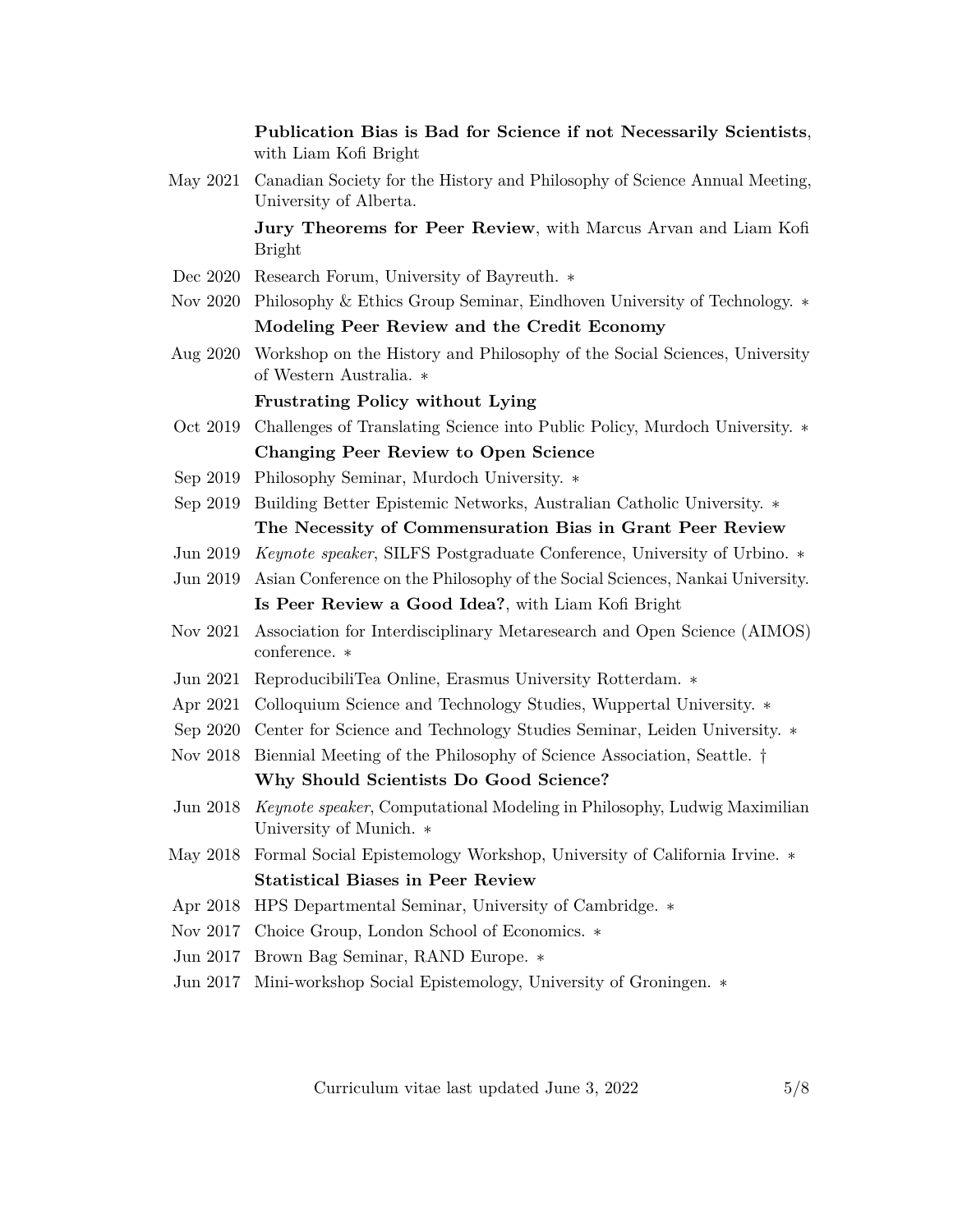# **Epistemic Diversity and Editor Decisions: A Statistical Matthew Effect**, with Jan-Willem Romeijn

- Mar 2018 PEERE International Conference on Peer Review, Rome.
- Jul 2017 Formal Models of Scientific Inquiry, Ruhr-University Bochum.
- Jun 2017 Progress in Science and Society, University of Hannover.
- May 2017 Philosophy Research Seminar, University of Bristol. ∗ † **The Credit Incentive to Be a Maverick**
- Apr 2017 Risk and the Culture of Science, University of Cambridge. ∗

## **The Incentive to Share in the Intermediate Results Game**

- Jul 2017 European Meeting on Game Theory, Paris Dauphine University.
- Mar 2017 EIPE Twentieth Anniversary Conference, Erasmus University Rotterdam. **Why the Priority Rule Does Not Exist**, with Kevin Zollman
- Sep 2017 European Philosophy of Science Association, University of Exeter.
- Mar 2017 Philosophy of Science Seminar (CamPoS), University of Cambridge. ∗
- Sep 2016 Formal Approaches in Social Epistemology, University of Bristol. ∗ **When Journal Editors Play Favorites**
- Jun 2017 Inclusion and Exclusion in Philosophy, University of Hannover.
- Nov 2016 Biennial Meeting of the Philosophy of Science Association, Atlanta.
- Jun 2016 Congrès de la Société de Philosophie des Sciences, University of Lausanne. **Judgment Aggregation in Medical Science**, with Liam Kofi Bright and Haixin Dang
- Mar 2016 Medical Knowledge in a Social World, University of California Irvine. **Communism and the Incentive to Share in Science**
- Sep 2015 European Philosophy of Science Association, University of Düsseldorf.
- Aug 2015 Logic Colloquium, University of Helsinki.
- Jul 2015 Bristol-Groningen Conference in Formal Epistemology, University of Bristol. **Why the Reward Structure of Science Makes Reproducibility Problems Inevitable** Presented as "Expediting the Flow of Knowledge Versus Rushing into Print".
	-
- Jun 2016 Formal Epistemology Workshop, University of Groningen.
- Aug 2015 Congress of Logic, Methodology, and Philosophy of Science, University of Helsinki.
- Mar 2015 Research Seminar in Epistemology and Philosophy of Science, Tilburg University. ∗

**Vindicating Methodological Triangulation**, with Liam Kofi Bright and Andrew Zucker

Jan 2015 Scientific Discovery in the Social Sciences, London School of Economics.

Curriculum vitae last updated June 3, 2022 6[/8](#page-7-0)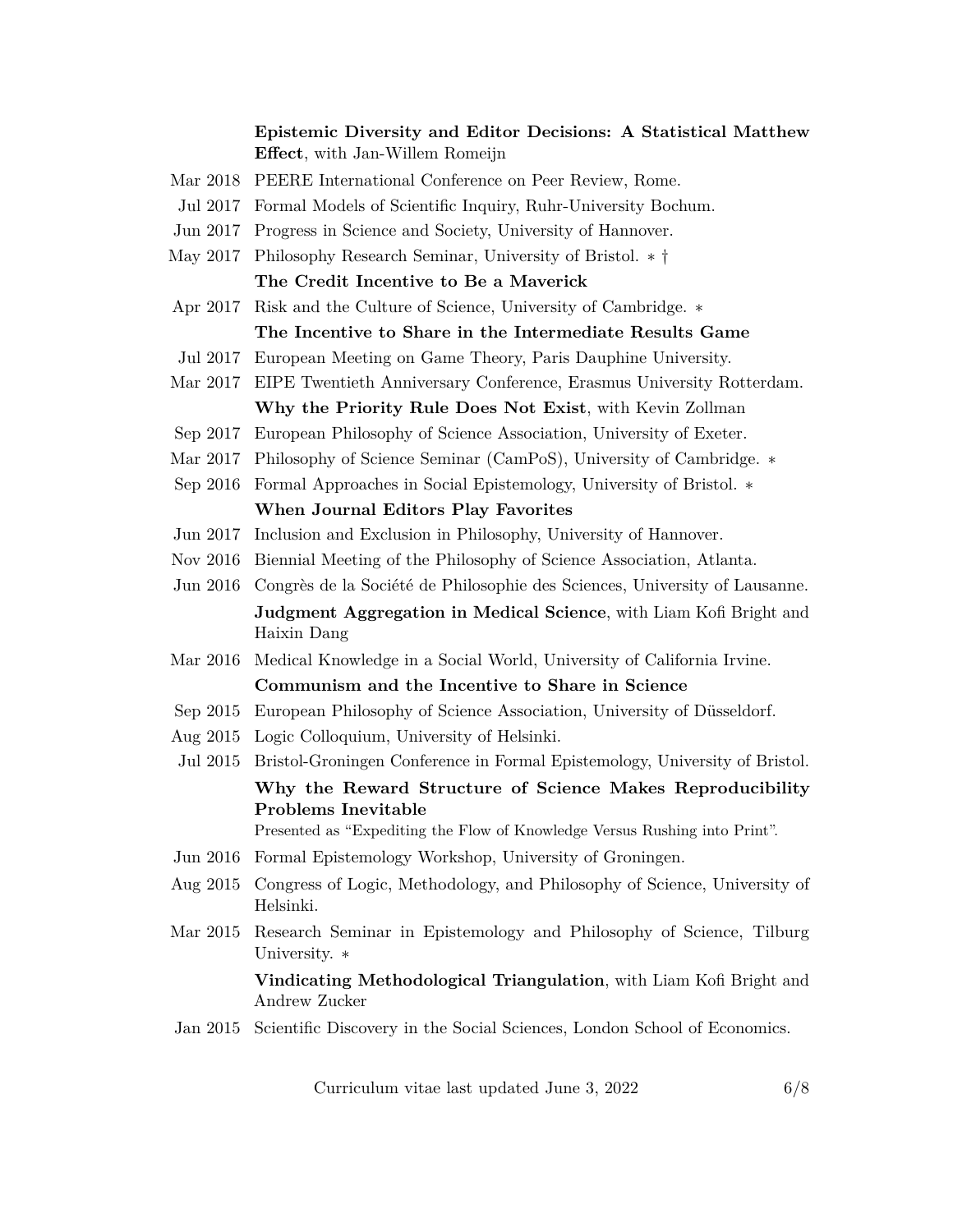Jan 2015 Colloquium in Mathematical Philosophy, Munich Center for Mathematical Philosophy. ∗

> **A Game-Theoretic Approach to Peer Disagreement**, with Pieter van der Kolk

Oct 2014 Central States Philosophical Association, Northwestern University.

**Academic Superstars: Competent or Lucky?** Presented as "Three Ways To Become an Academic Superstar" and "Interaction Networks with Imperfect Evidence".

- Dec 2014 Agent-Based Modeling in Philosophy, Munich Center for Mathematical Philosophy.
- Jun 2014 Society for Exact Philosophy, California Institute of Technology.
- Sep 2013 Philosophy and Theory of Artificial Intelligence, University of Oxford.
- Sep 2013 Congress on Logic and Philosophy of Science, Ghent University.

**The Bounded Strength of Weak Expectations**, with Jan Sprenger

- Sep 2010 Formal Epistemology Workshop, University of Konstanz.
- Jan 2010 Choice Group, London School of Economics. ∗ †

# **Teaching Experience**

#### At undergraduate level

- 2022 **Philosophy of Social Science**, University of Western Australia (UWA)
- 2020 **Logic (Intro)**, UWA
- 2019–2021 **Logic (Advanced) (x2)**, UWA
- 2019–2022 **Decision Theory (x3)**, UWA
	- 2017 **Conditionals and Counterfactuals**, University of Cambridge
- 2013–2016 **Epistemology (x2)**, Carnegie Mellon University (CMU)
	- 2012 **Logic (Intro)**, CMU At postgraduate level
- 2020–2022 **PhD Thesis Co-Supervisor**, UWA, Jorge Piaia Mendonca Junior
	- 2022 **Social and Political Philosophy (Honours)**, UWA
	- 2020 **Analytic Philosophy (Honours)**, UWA
	- 2020 **MA Thesis Supervisor (x1)**, University of Groningen
	- 2019 **The Evolution of Social Behavior (MA)**, Groningen
	- 2019 **Honours Thesis Supervisor (x1)**, UWA
- 2017–2018 **MPhil Supervisor (x4)**, Cambridge As teaching assistant
- 2012–2014 **Medical Ethics, Continental Phil., Introduction to Phil. (x2)**, CMU
- 2006–2008 **Linear Algebra (x3)**, Tilburg University

Curriculum vitae last updated June 3, 2022 7[/8](#page-7-0)